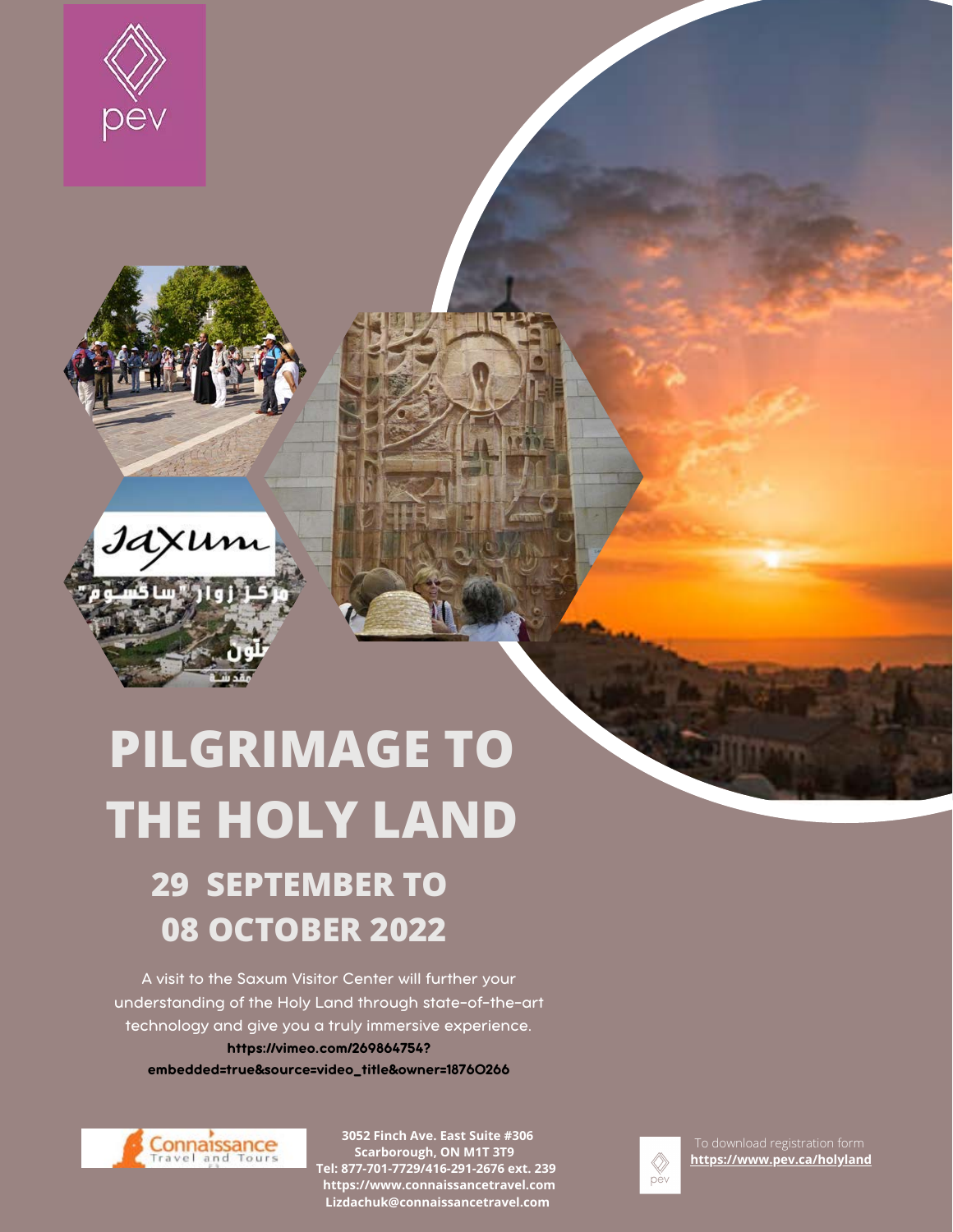

# **PEV Pilgrimage to the Holy Land 29 Sept.-08 Oct. 2022**

### 10 DAYS INCLUDING TRAVEL

#### \$4,299 PER PERSON/TWIN INCLUDING AIR TAXES

## **INCLUDES**

- RT Air ticket direct flight Toronto Tel Aviv
- 8 nights in 4\*\*\*\* hotels (3 nights in Galilee, 5 nights in Jerusalem)
- Bus for the duration of the trip
- **B** reakfast and dinner at the hotel
- $\bullet$  8 lunches
- **Entrance fees for the visits mentioned in the** p r o g r a m
- . Boat Ride on the sea of Galilee
- Taxi for Mt. Thabor

#### E X C L U D E S

- Medical and travel insurance (strongly r e c o m m e n d e d )
- Drinks (coffee, soda, wine, etc.)
- Shopping and other expenses not mentioned a b o v e
- Tips for the guide and driver (in cash and obligatory in the region) collected by PeV Escort US\$5 for the Driver and US\$7 for the guide each day (approx.total US\$108 for 9 d a y s )

All other terms and conditions of purchase of the tour will be in the regstration form of Connaissance Travel and Tours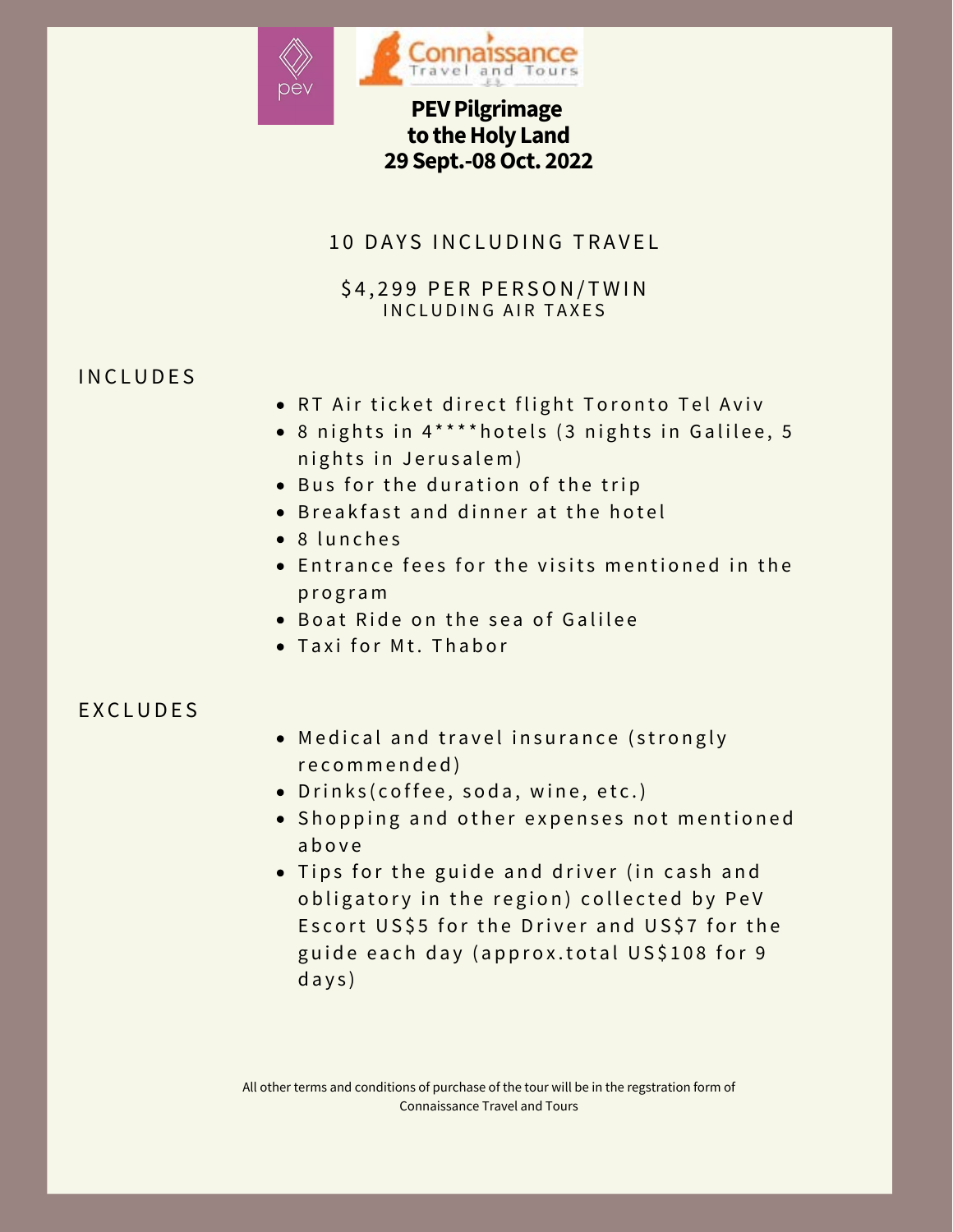

*<u>Presidentification in the second second second second second second second second second second second second second second second second second second second second second second second second second second second seco*</u>

DEPART TORONTO TO TEL AVIV

TEL AVIV/GALILEE

Day 1 Toronto to Tel aviv Direct non-stop overnight

Day 2 Arrival Jaffa Drive to Galilee Check in Galilee for 3 nights Holy Mass during the day Overnight at the hotel Meals: L, D

SEA OF GALILEE **Day 3** Tabgha Church of the Multiplication of Loaves and Fish Mount of the Beatitudes St. Peter's Primacy Church Capernaum Boat Ride on the Lake (Sea of Galilee) Holy Mass during the day Overnight at the hotel Meals: B, L, D

> Day 4 Town of Nazareth Basilica of the Annunciation International Center of Mary of Nazareth Cana Holy Mass during the day Overnight at the hotel Meals: B, L, D

MT.THABOR/JERICHO/ JORDAN RIVER/ JUDEAN DESSERT/ **JERUSALEM** 

NAZARETH/CANA



**PEV Pilgrimage to the Holy Land 29 Sept.-08 Oct. 2022**

Day 5 MT. Thabor Basilica of the Transfiguration Jordan River Kaser el Yahoud Tell es-Sultan , Old Jericho Holy Mass during the day Drive to Jerusalem Check-in in Jerusalem for 5 nights Meals: B, L, D